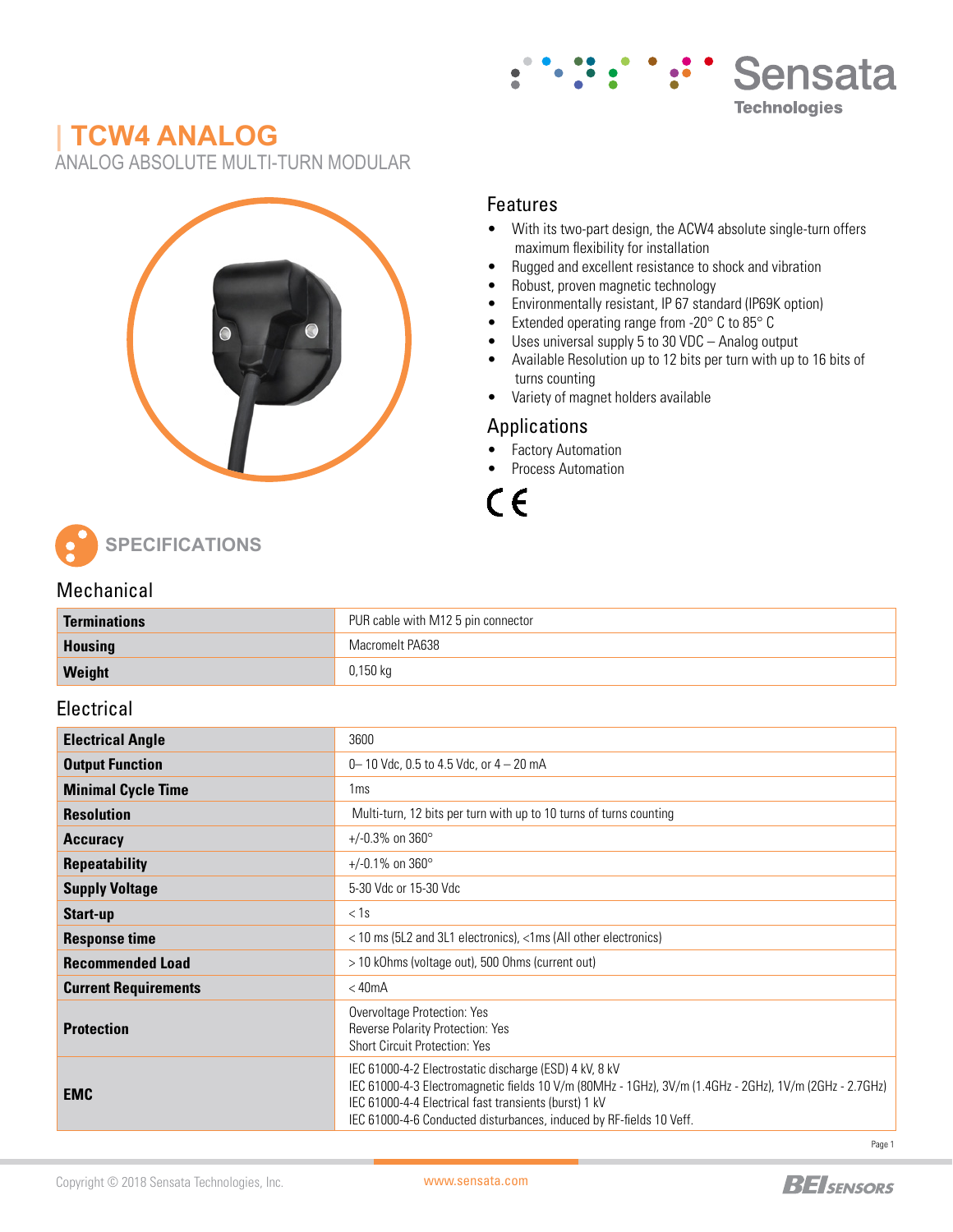## Analog Output





## **DIMENSIONS**

All Dimensions are in millimeters. Shaft system with magnet to be ordered separately (see Accessories).

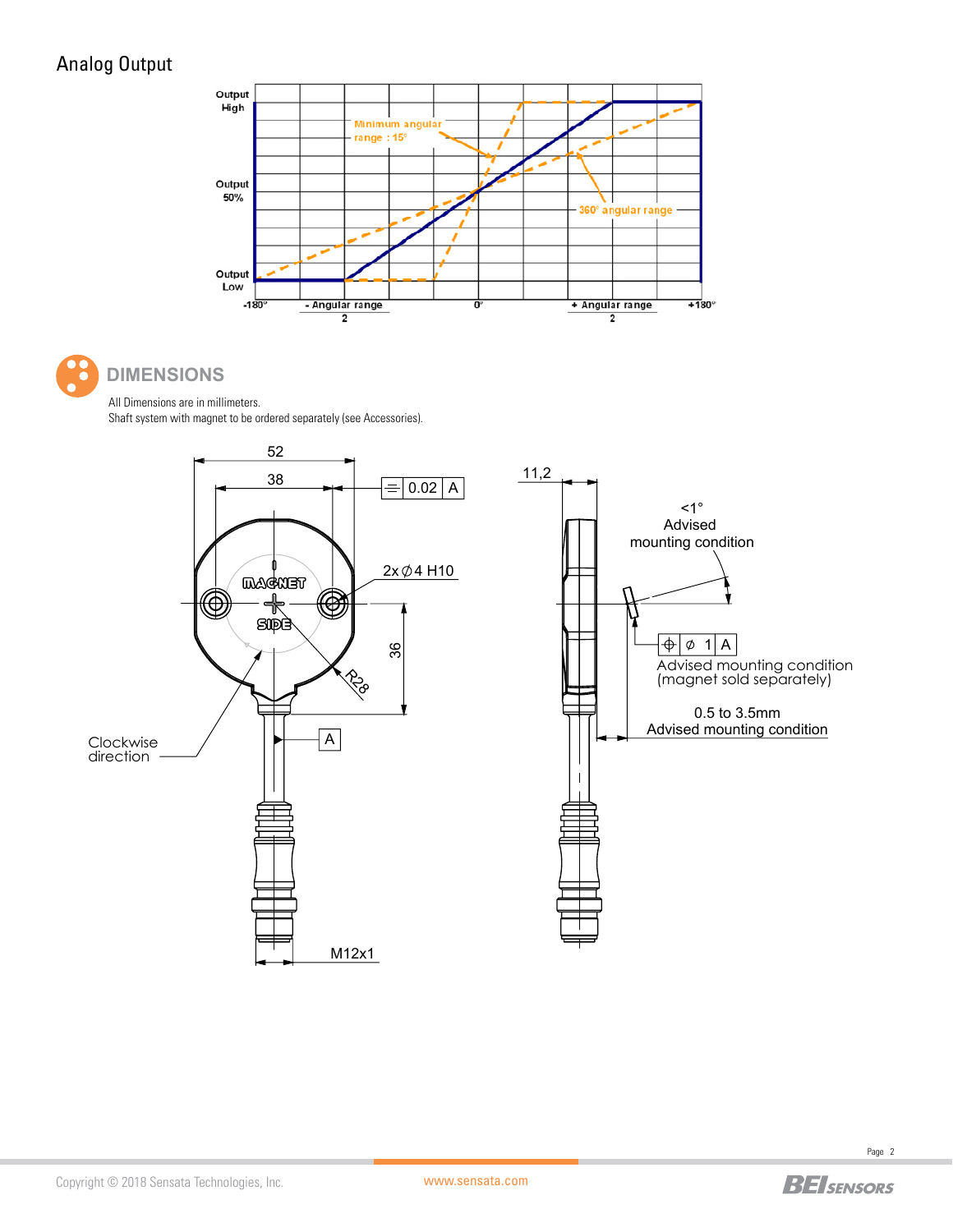



| Funtion | Vcc         | N۱<br>υv    | Analog Out  | Ground |
|---------|-------------|-------------|-------------|--------|
| Color   | Brown<br>BN | White<br>WH | Green<br>GN | Shield |



Stray magnetic fields can interfere with accuracy and repeatability of the signal.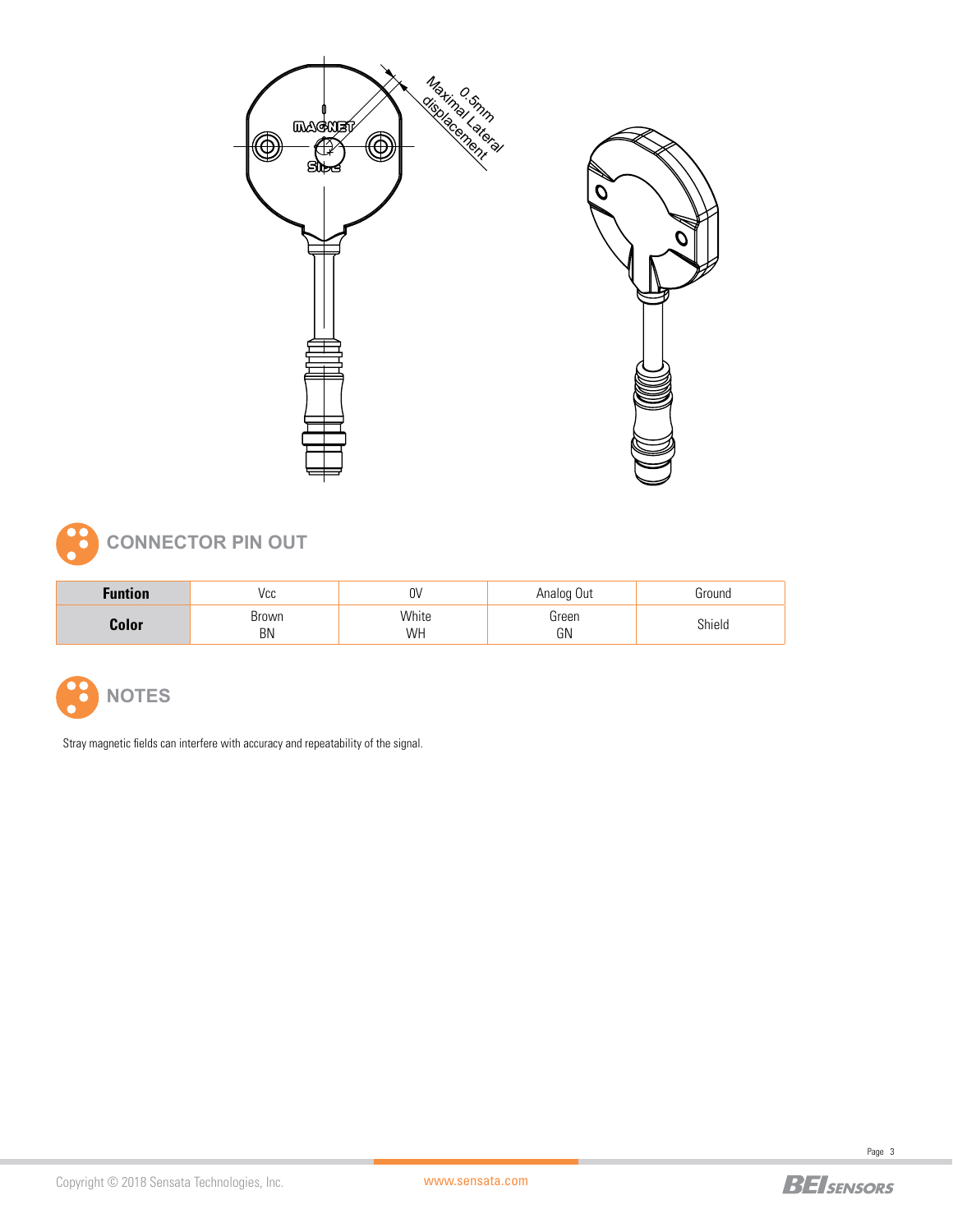

**ORDERING OPTIONS Example : TCW4\_00//3L11//14//L3R020** 

| (Contact the factory for special versions, ex : dimensions, connections) |  |  |
|--------------------------------------------------------------------------|--|--|
|                                                                          |  |  |
|                                                                          |  |  |

| TCW4<br>00                                                                                                                                | 3L1 | 03600 | L <sub>3</sub> | <b>R020</b> |
|-------------------------------------------------------------------------------------------------------------------------------------------|-----|-------|----------------|-------------|
| <b>Family</b>                                                                                                                             |     |       |                |             |
| <b>TCW4:</b> Absolute Multi-turn Sensor                                                                                                   |     |       |                |             |
| Shaft Ø                                                                                                                                   |     |       |                |             |
| 00: Modular                                                                                                                               |     |       |                |             |
| <b>Supply</b>                                                                                                                             |     |       |                |             |
| <b>3L1:</b> 15 to 30 Vdc, 0-10V Output<br><b>5L2:</b> 11 to 30 with 0.5 to 4.5 Vdc Output<br><b>3L3:</b> 15 to 30 Vdc, $4 - 20$ mA Output |     |       |                |             |
| <b>Resolution</b>                                                                                                                         |     |       |                |             |
| $3600^\circ$                                                                                                                              |     |       |                |             |
| <b>Connection</b>                                                                                                                         |     |       |                |             |
| L3: 3 conductor PVC cable                                                                                                                 |     |       |                |             |
| <b>Connection Orientation</b>                                                                                                             |     |       |                |             |
| <b>R020:</b> Radial cable 2m long                                                                                                         |     |       |                |             |



## Female magnet support + Magnet 8810/013<br>Ordering p/n: M9105/Kxx

KXX: Where XX is the shaft mounting diameter in mm. Standards are 06, 08, 10, 11, and 14 mm. i.e M9105/K10 mounts to a 10 mm shaft.







|   | M9105/K06 | M9105/K08 | M9105/K10 | M9105/K11 | M9105/K14 |
|---|-----------|-----------|-----------|-----------|-----------|
| W | 6 H7      | 8 H7      | 10 H7     | 11 H7     | 14 H7     |
| X | 20        | 20        | 26        | 26        | 29        |
|   | 12,5      | 12,5      | 14        | 14        | 4         |
|   | 15        | 15        | l b       | 5 ا       | 18        |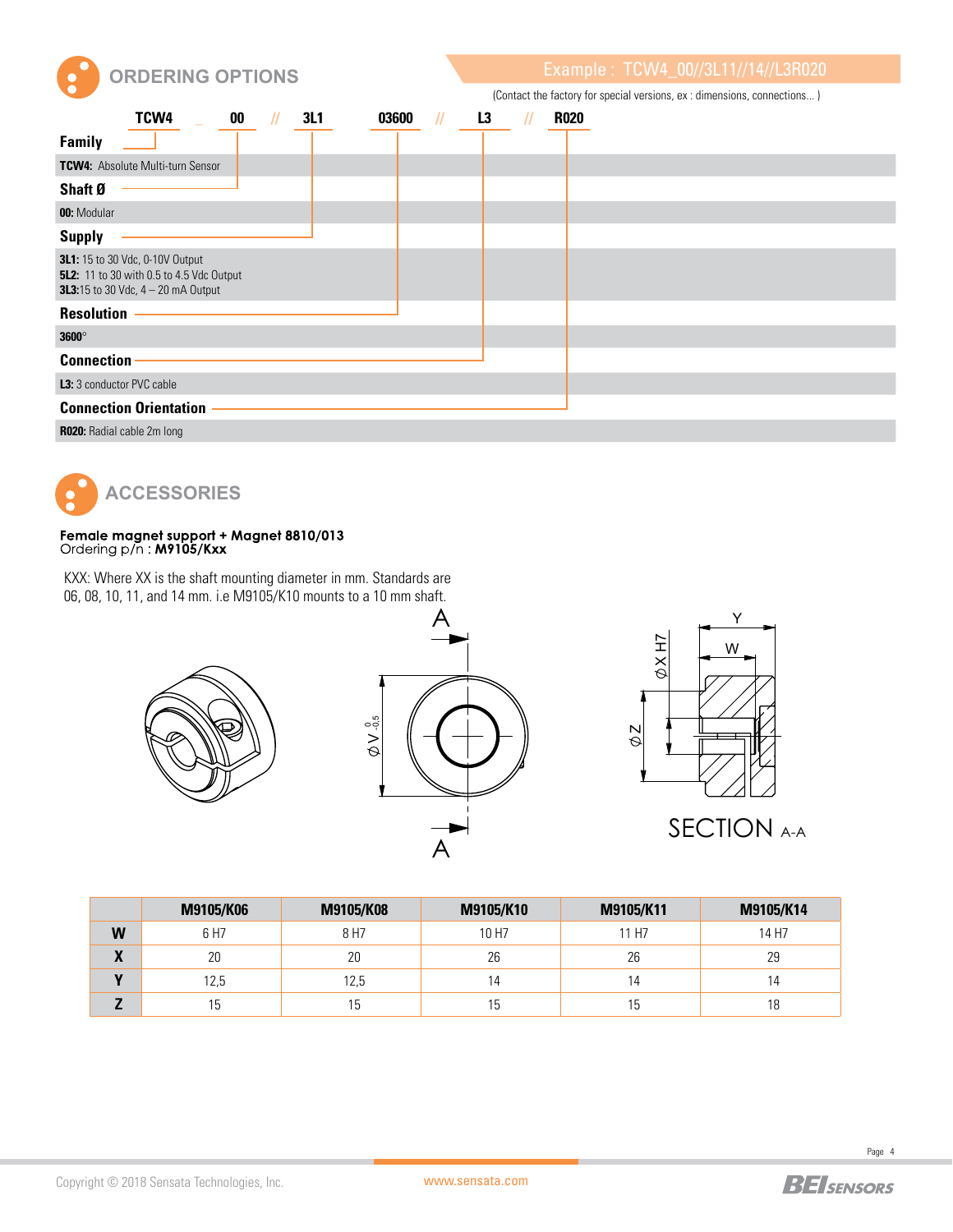## Frontal magnet support + Magnet 8810/013<br>Ordering p/n : M9105/F26







Male magnet support + Magnet 8810/013 Ordering p/n : M9105/M10-01







Magnet Ordering p/n: 8810/013



Page 5

Sensata Technologies, Inc. ("Sensata") data sheets are solely intended to assist designers ("Buyers") who are developing systems that incorporate Sensata products (also referred to herein as "components"). Buyer understands and agrees that Buyer remains responsible for using its independent analysis, evaluation and judgment in designing Buyer's systems and products. Sensata data sheets have been created using standard laboratory conditions and engineering practices. Sensata has not conducted any testing other than that specifically described in the published documentation for a particular data sheet. Sensata may make corrections, enhancements, improvements and other changes to its data sheets or components without notice.

Buyers are authorized to use Sensata data sheets with the Sensata component(s) identified in each particular data sheet. HOWEVER, NO OTHER LICENSE, EXPRESS OR IMPLIED, BY ESTOPPEL OR OTHERWISE TO ANY OTHER SENSATA INTELLECTUAL PROPERTY RIGHT, AND NO LICENSE TO ANY THIRD PARTY TECHNOLOGY OR INTELLECTUAL PROPERTY RIGHT, IS GRANTED HEREIN. SENSATA DATA SHEETS ARE PROVIDED "AS IS". SENSATA MAKES NO WARRANTIES OR REPRESENTATIONS WITH REGARD TO THE DATA SHEETS OR USE OF THE DATA SHEETS, EXPRESS, IMPLIED OR STATUTORY, INCLUDING ACCURACY OR COMPLETENESS. SENSATA DISCLAIMS ANY WARRANTY OF TITLE AND ANY IMPLIED WARRANTIES OF MERCHANTABILITY, FITNESS FOR A PARTICULAR PURPOSE, QUIET ENJOYMENT, QUIET POSSESSION, AND NON-INFRINGEMENT OF ANY THIRD PARTY INTELLECTUAL PROPERTY RIGHTS WITH REGARD TO SENSATA DATA SHEETS OR USE THEREOF.

All products are sold subject to Sensata's terms and conditions of sale supplied at www.sensata.com SENSATA ASSUMES NO LIABILITY FOR APPLICATIONS ASSISTANCE OR THE DESIGN OF BUYERS' PRODUCTS. BUYER ACKNOWLEDGES AND AGREES THAT IT IS SOLELY RESPONSIBLE FOR COMPLIANCE WITH ALL LEGAL, REGULATORY AND SAFETY-RELATED REQUIREMENTS CONCERNING ITS PRODUCTS, AND ANY USE OF SENSATA COMPONENTS IN ITS APPLICATIONS, NOTWITHSTANDING ANY APPLICATIONS-RELATED INFORMATION OR SUPPORT THAT MAY BE PROVIDED BY SENSATA.

Mailing Address: Sensata Technologies, Inc., 529 Pleasant Street, Attleboro, MA 02703, USA.

**CONTACT US Americas** +1 (800) 350 2727 sales.beisensors@sensata.com

position-info.eu@sensata.com +33 (3) 88 20 8080 **Asia Pacific**

sales.isasia@list.sensata.com China +86 (21) 2306 1500 Japan +81 (45) 277 7117 Korea +82 (31) 601 2004 India +91 (80) 67920890 Rest of Asia +886 (2) 27602006

**EMEA**

ext 2808